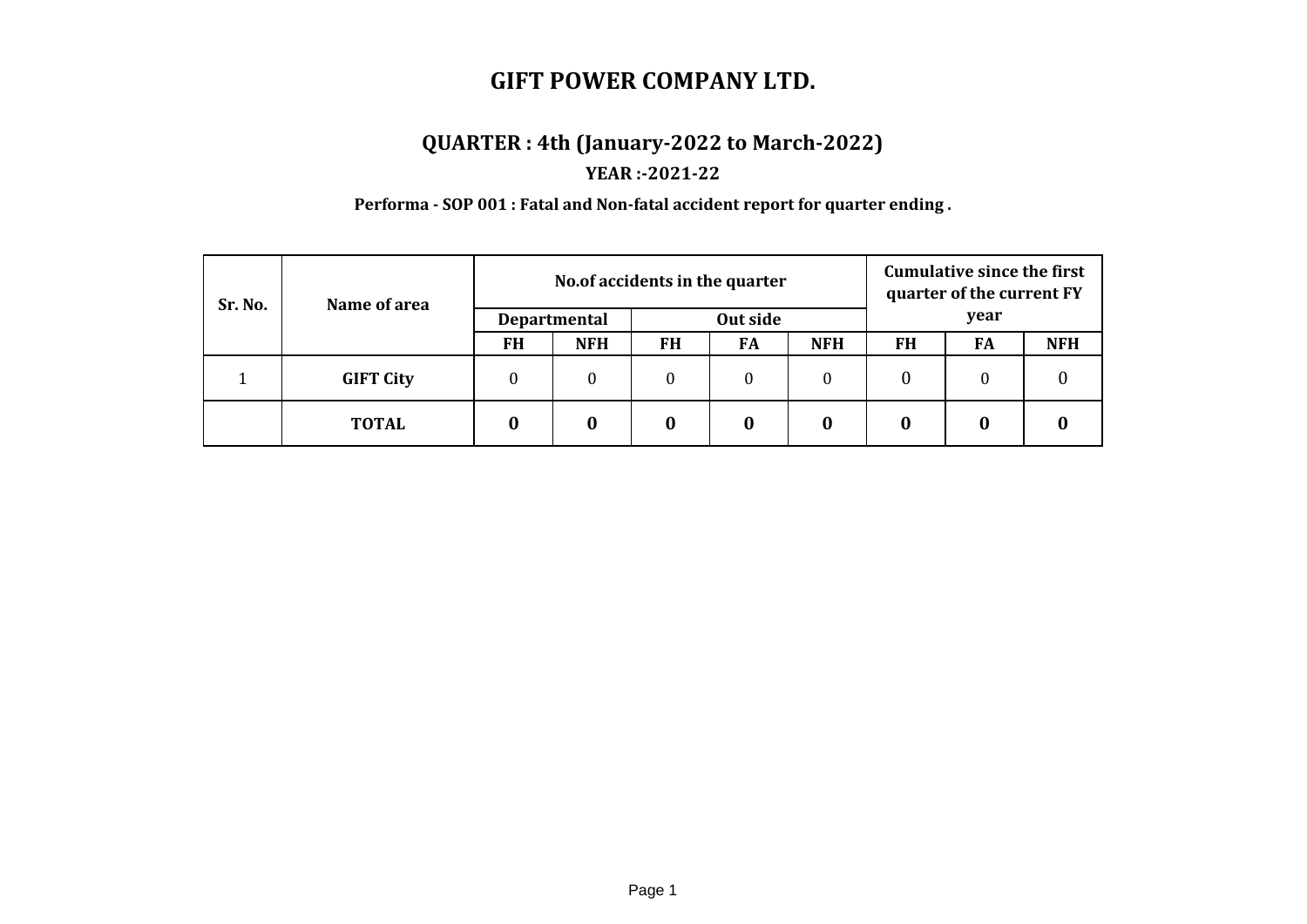**Performa SoP 003 B:**

#### **APPENDIX - B (already in the SoP regulation )**

#### **REGISTER FOR COMPILING THE COMPLAINTS CLASSIFICATIONWISE**

**Quarter of the year: (4th)(January 2022- March 2022)**

**NAME OF OFFICE- GIFT City**

|                |                                                              |                  |                         |                                     |                              | No.of complaints redressed during the Qtr       |                                               |                       |                                             |                                                                                           |  |
|----------------|--------------------------------------------------------------|------------------|-------------------------|-------------------------------------|------------------------------|-------------------------------------------------|-----------------------------------------------|-----------------------|---------------------------------------------|-------------------------------------------------------------------------------------------|--|
|                | Pending                                                      | Complaints       |                         |                                     | In stipulated time           |                                                 | <b>Beyond stipulated time</b>                 |                       | <b>Balance</b>                              |                                                                                           |  |
| Classification | complaint of<br>previous<br>during the<br>quarter<br>quarter | received         | Total<br>complaints     | Within 50%<br>of stipulated<br>time | Within<br>stipulated<br>time | <b>Upto double</b><br>the<br>stipulated<br>time | More than<br>double the<br>stipulated<br>time | Total (5)<br>to $(8)$ | complaints to be<br>redressed $(4)$ - $(9)$ | <b>Classification of complaint</b>                                                        |  |
| $\mathbf 1$    | $\mathbf{2}$                                                 | 3                | $\overline{\mathbf{4}}$ | 5                                   | 6                            | $\overline{7}$                                  | 8                                             | 9                     | 10                                          | 11                                                                                        |  |
| A(i)           | $\boldsymbol{0}$                                             | $\pmb{0}$        | $\boldsymbol{0}$        | $\mathbf{0}$                        | $\boldsymbol{0}$             | $\boldsymbol{0}$                                | $\bf{0}$                                      | $\boldsymbol{0}$      | $\boldsymbol{0}$                            | Loose conn. from pole                                                                     |  |
| A(ii)          | $\boldsymbol{0}$                                             | $10\,$           | 10                      | 10                                  | $\boldsymbol{0}$             | $\mathbf 0$                                     | $\boldsymbol{0}$                              | 10                    | $\mathbf 0$                                 | Int.due to line breakdown                                                                 |  |
| A(iii)         | $\boldsymbol{0}$                                             | $\bf{0}$         | $\pmb{0}$               | $\pmb{0}$                           | $\boldsymbol{0}$             | $\boldsymbol{0}$                                | $\boldsymbol{0}$                              | $\mathbf{0}$          | $\mathbf{0}$                                | Interruption due to failure<br>of transformer                                             |  |
| B(i)           | $\boldsymbol{0}$                                             | $\pmb{0}$        | $\pmb{0}$               | $\pmb{0}$                           | $\pmb{0}$                    | $\boldsymbol{0}$                                | $\bf{0}$                                      | $\boldsymbol{0}$      | $\boldsymbol{0}$                            | Ordinary case, which<br>requires no augmentation                                          |  |
| B(ii)          | $\boldsymbol{0}$                                             | $\pmb{0}$        | $\pmb{0}$               | $\pmb{0}$                           | $\boldsymbol{0}$             | $\boldsymbol{0}$                                | $\bf{0}$                                      | $\boldsymbol{0}$      | $\boldsymbol{0}$                            | Where augmentation is<br>required                                                         |  |
| C(i)           | $\boldsymbol{0}$                                             | $\overline{c}$   | $\overline{c}$          | $\overline{c}$                      | $\boldsymbol{0}$             | $\boldsymbol{0}$                                | $\boldsymbol{0}$                              | $\overline{c}$        | $\boldsymbol{0}$                            | Stopped/Defective Meters                                                                  |  |
| C(ii)          | $\boldsymbol{0}$                                             | $\mathbf{0}$     | $\boldsymbol{0}$        | $\boldsymbol{0}$                    | $\mathbf{0}$                 | $\mathbf{0}$                                    | $\mathbf{0}$                                  | $\mathbf{0}$          | $\mathbf{0}$                                | Billing on average basis for<br>more than two bills                                       |  |
| D(i)           | $\boldsymbol{0}$                                             | $\mathbf{0}$     | $\mathbf{0}$            | $\mathbf{0}$                        | $\mathbf{0}$                 | $\mathbf{0}$                                    | $\overline{0}$                                | $\mathbf{0}$          | $\mathbf{0}$                                | <b>Loose Wires</b>                                                                        |  |
| D(ii)          | $\boldsymbol{0}$                                             | $\pmb{0}$        | $\bf{0}$                | $\boldsymbol{0}$                    | $\boldsymbol{0}$             | $\boldsymbol{0}$                                | $\bf{0}$                                      | $\boldsymbol{0}$      | $\boldsymbol{0}$                            | Inadequate ground<br>clearance                                                            |  |
| E(i)           | $\bf{0}$                                                     | $\boldsymbol{0}$ | $\boldsymbol{0}$        | $\boldsymbol{0}$                    | $\boldsymbol{0}$             | $\boldsymbol{0}$                                | $\boldsymbol{0}$                              | $\boldsymbol{0}$      | $\boldsymbol{0}$                            | For current bills where no<br>additional information is<br>required                       |  |
| E(ii)          | $\bf{0}$                                                     | $\mathbf{0}$     | $\bf{0}$                | $\bf{0}$                            | $\boldsymbol{0}$             | $\mathbf{0}$                                    | $\mathbf{0}$                                  | $\boldsymbol{0}$      | $\boldsymbol{0}$                            | Where additional<br>information relating to<br>correctness of reading etc.<br>is required |  |
| F(i)           | $\mathbf{1}$                                                 | 31               | 32                      | 29                                  | $\,1\,$                      | $\boldsymbol{0}$                                | $\mathbf{0}$                                  | 30                    | $\overline{2}$                              | Where extension of mains is<br>not required                                               |  |
| F(ii)          | $\boldsymbol{0}$                                             | 6                | 6                       | 5                                   | $\boldsymbol{0}$             | $\boldsymbol{0}$                                | $\boldsymbol{0}$                              | 5                     | $\mathbf{1}$                                | Where extension of mains is<br>required                                                   |  |
| F(iii)         | $\boldsymbol{0}$                                             | $\mathbf{1}$     | $\,1\,$                 | $\,1\,$                             | $\boldsymbol{0}$             | $\boldsymbol{0}$                                | $\mathbf{0}$                                  | $\mathbf{1}$          | $\boldsymbol{0}$                            | Modification in connected<br>load                                                         |  |
| F(iv)          | $\bf{0}$                                                     | 5                | 5                       | 5                                   | $\boldsymbol{0}$             | $\boldsymbol{0}$                                | $\boldsymbol{0}$                              | 5                     | $\mathbf{0}$                                | Name change/reconnection                                                                  |  |
| G              | $\boldsymbol{0}$                                             | 15               | 15                      | 13                                  | $\boldsymbol{0}$             | $\boldsymbol{0}$                                | $\boldsymbol{0}$                              | 13                    | $\overline{c}$                              | Refund of amount due in<br>regard to temporary<br>connection                              |  |
| $\bf H$        | $\boldsymbol{0}$                                             | $\mathbf{0}$     | $\boldsymbol{0}$        | $\boldsymbol{0}$                    | $\boldsymbol{0}$             | $\boldsymbol{0}$                                | $\boldsymbol{0}$                              | $\boldsymbol{0}$      | $\bf{0}$                                    | Others (Power Fail from<br>GETCO)                                                         |  |
| <b>Total</b>   | $\mathbf{1}$                                                 | 70               | 71                      | 65                                  | $\mathbf{1}$                 | $\bf{0}$                                        | $\bf{0}$                                      | 66                    | 5                                           |                                                                                           |  |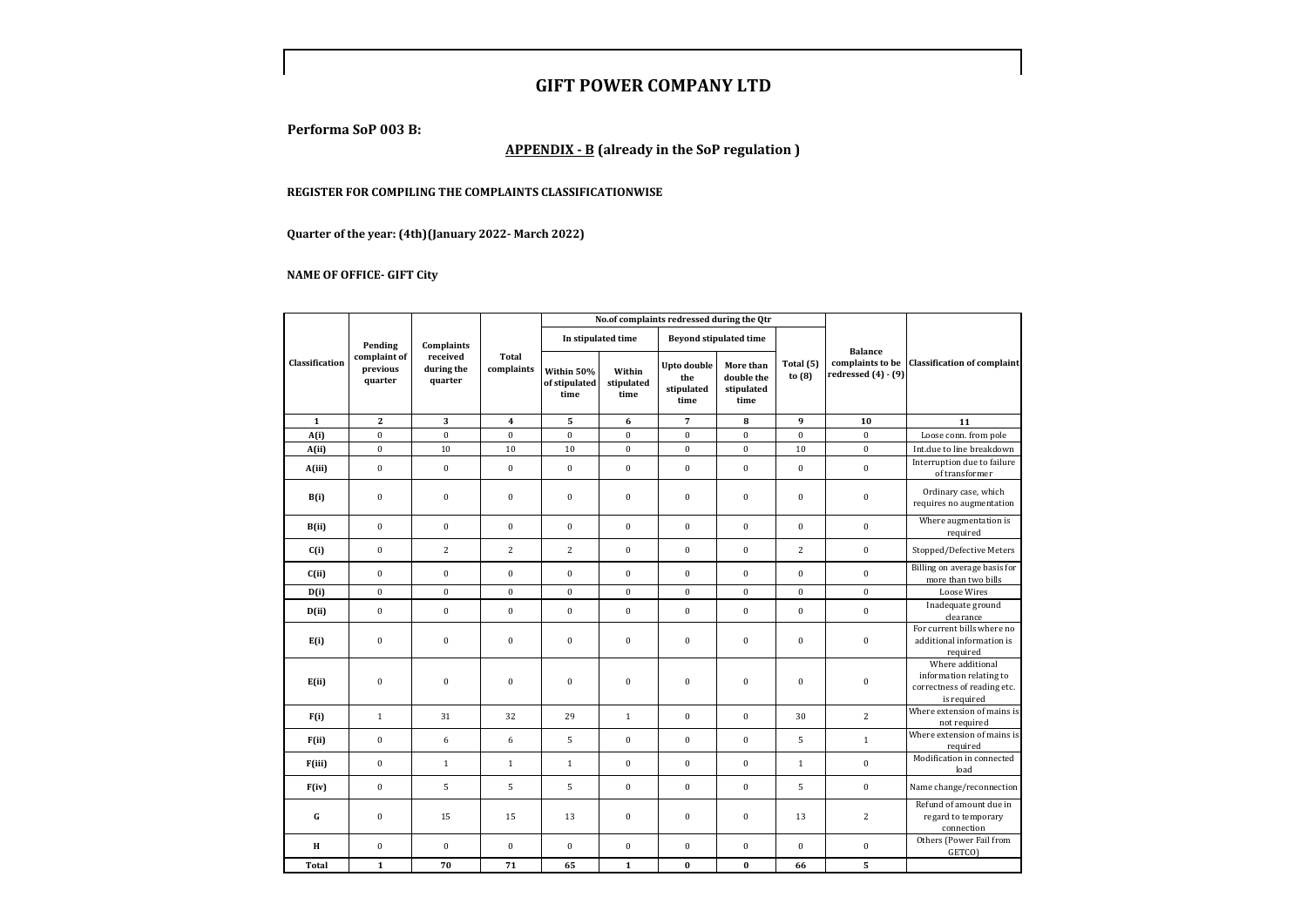## **QUARTER :- 4th (January-2022 to March-2022)**

### **YEAR :-2021-22**

### **Performa SoP 004 : Publicity Carried Out**

| Through Regular Energy Bills | <b>Energy Bill</b> |
|------------------------------|--------------------|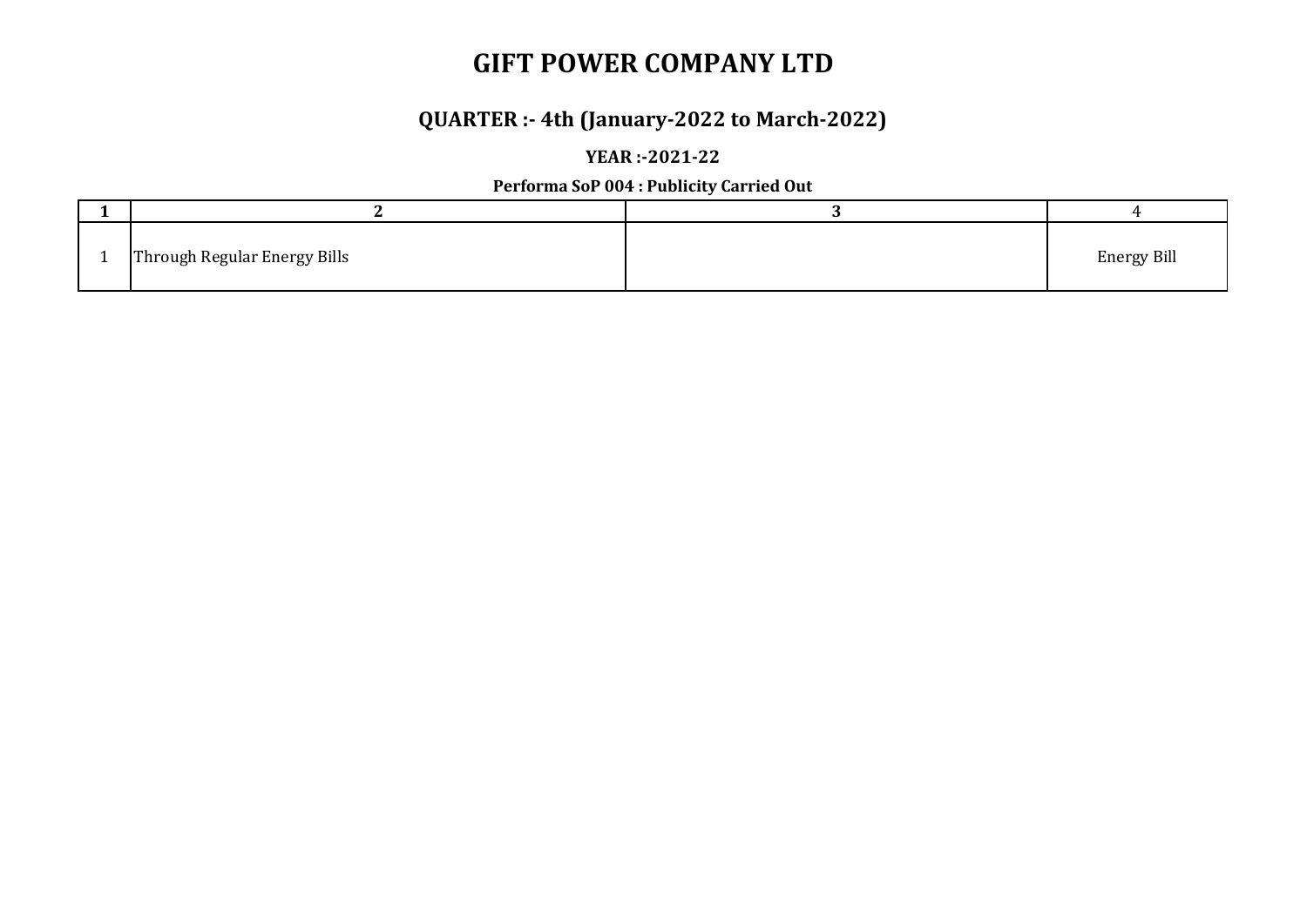### **GIFT POWER COMPANY LTD. YEAR :-2021-22 QUARTER :- 4th (January-2022 to March-2022)**

#### **Performa SoP 005 A: Action taken report by the Redressal Committee I**

| Name of the<br>complaint | Complaint<br>Unique<br>Number | Complaint<br>Classification | Time & Date<br>of 1st<br>meeting     | Details of<br>Redressal<br>procedure<br>carried out | Time & Date<br>of 2nd<br>meeting    | Details of<br>Redressal<br>procedure<br>carried out | Time &<br>Date of 3rd<br>meeting | Details of<br>Redressal<br>procedure<br>carried out | Oredr in<br>favour of<br>Con /DL |
|--------------------------|-------------------------------|-----------------------------|--------------------------------------|-----------------------------------------------------|-------------------------------------|-----------------------------------------------------|----------------------------------|-----------------------------------------------------|----------------------------------|
| Nil                      | Nil                           | Nil                         | 05-01-2022<br>10:00 AM TO<br>12:00PM | Nil                                                 | 19-01-2022<br>10:00AM TO<br>12:00PM | Nil                                                 | Nil                              | Nil                                                 |                                  |
|                          |                               |                             |                                      |                                                     |                                     |                                                     |                                  |                                                     |                                  |
| Nil                      | Nil                           | Nil                         | 09-02-2022<br>10:00 AM TO<br>12:00PM | Nil                                                 | 23-02-2022<br>10:00AM TO<br>12:00PM | Nil                                                 | Nil                              | Nil                                                 |                                  |
|                          |                               |                             |                                      |                                                     |                                     |                                                     |                                  |                                                     |                                  |
| Nil                      | Nil                           | Nil                         | 10-03-2022<br>10:00 AM TO<br>12:00PM | Nil                                                 | 24-03-2022<br>10:00AM TO<br>12:00PM | Nil                                                 | Nil                              | Nil                                                 |                                  |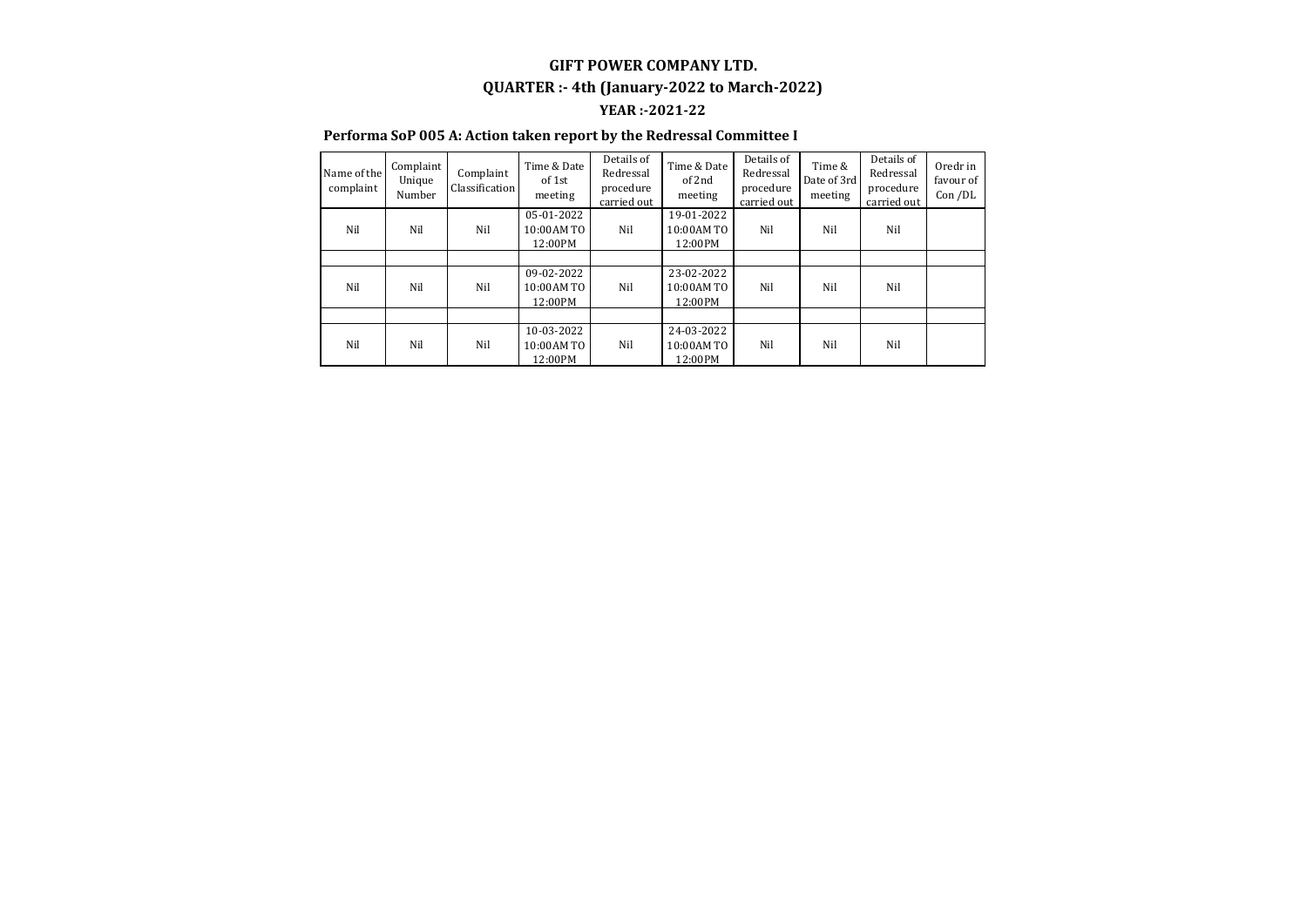## **QUARTER :-4th (January-2022 to March-2022)**

|            | <b>YEAR</b> :-2021-22 |                                                                       |                                                      |                                                              |                                    |                                      |  |  |  |  |
|------------|-----------------------|-----------------------------------------------------------------------|------------------------------------------------------|--------------------------------------------------------------|------------------------------------|--------------------------------------|--|--|--|--|
|            |                       | Performa SoP 005 B: Action taken report by the Redressal Committee II |                                                      |                                                              |                                    |                                      |  |  |  |  |
| Sr.<br>No. |                       | Date and time<br>meeting conducted                                    | No. of<br>complaints<br>registered at the<br>meeting | No. of complaints<br>pending at the<br>end of the<br>meeting | Nos of<br>cases<br><b>Disposed</b> | <b>Location of</b><br><b>Hearing</b> |  |  |  |  |
| 1          | Jan-22                | 05-01-2022 10:00AM<br>TO 12:00PM                                      | Nil                                                  | Nil                                                          | Nil                                | <b>GIFT City</b>                     |  |  |  |  |
|            |                       | 19-01-2022 10:00AM<br>TO 12:00PM                                      | Nil                                                  | Nil                                                          | Nil                                | <b>GIFT City</b>                     |  |  |  |  |
| 2          |                       | 09-02-2022 10:00AM<br>TO 12:00PM                                      | Nil                                                  | Nil                                                          | Nil                                | <b>GIFT City</b>                     |  |  |  |  |
|            | $Feb-22$              | 23-02-2022 10:00AM<br>TO 12:00PM                                      | Nil                                                  | Nil                                                          | Nil                                | <b>GIFT City</b>                     |  |  |  |  |
| 3          | $Mar-22$              | 10-03-2022 10:00AM<br>TO 12:00PM                                      | Nil                                                  | Nil                                                          | Nil                                | <b>GIFT City</b>                     |  |  |  |  |
|            |                       | 24-03-2022 10:00AM<br>TO 12:00PM                                      | Nil                                                  | Nil                                                          | Nil                                | <b>GIFT City</b>                     |  |  |  |  |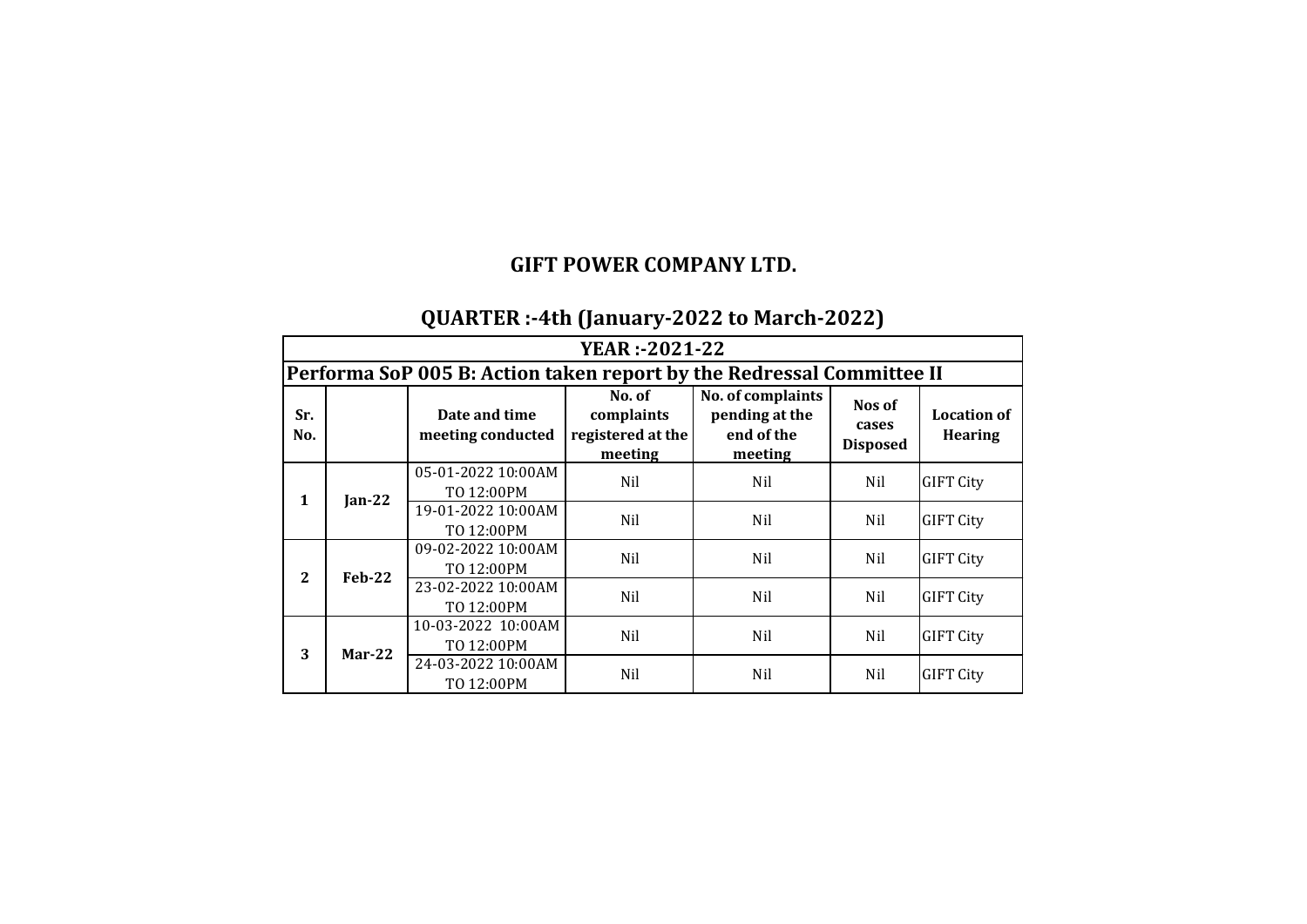### **QUARTER :-4th (January -2022 to March -2022)**

### **YEAR :-2021-22**

### **Performa SOP 006 : Failure of Distribution Transformer.**

| Sr.<br>No.     | <b>Class</b>                     | No. of existing<br><b>Distribution</b><br>transformer at the<br>start of the<br>quarter<br>01.01.2022 | <b>No.of Distribution</b><br>transformers<br>added during the<br>quarter | <b>Total number of</b><br><b>Distribution</b><br>transformers As<br>on 31.03.2022 | <b>Total number of</b><br><b>Distribution</b><br>tranformer failed<br>during the<br>quarter | % failure rate of<br><b>Distribution</b><br>transformer<br>during the<br>quarter |  |  |  |  |  |
|----------------|----------------------------------|-------------------------------------------------------------------------------------------------------|--------------------------------------------------------------------------|-----------------------------------------------------------------------------------|---------------------------------------------------------------------------------------------|----------------------------------------------------------------------------------|--|--|--|--|--|
|                |                                  | A                                                                                                     | $\bf{B}$                                                                 | $C = A + B$                                                                       | D                                                                                           | $H = (D) * 100/C$                                                                |  |  |  |  |  |
|                | <b>Transformer of GIFT Power</b> |                                                                                                       |                                                                          |                                                                                   |                                                                                             |                                                                                  |  |  |  |  |  |
|                | 11 KV / 0.415 KV                 | $\overline{c}$                                                                                        | $\boldsymbol{0}$                                                         | 2                                                                                 | $\mathbf{0}$                                                                                | 0.00                                                                             |  |  |  |  |  |
| 2              | 11 KV / 0.415 KV                 | 9                                                                                                     | $\mathbf{0}$                                                             | 9                                                                                 | $\mathbf{0}$                                                                                | 0.00                                                                             |  |  |  |  |  |
| 3              | 33 KV / 0.415 KV                 | 5                                                                                                     | $\boldsymbol{0}$                                                         | 5                                                                                 | $\mathbf{0}$                                                                                | 0.00                                                                             |  |  |  |  |  |
|                | <b>Transformer of Consumers</b>  |                                                                                                       |                                                                          |                                                                                   |                                                                                             |                                                                                  |  |  |  |  |  |
| $\overline{4}$ | 11 KV / 0.415 KV                 | 2                                                                                                     | $\Omega$                                                                 | 2                                                                                 | $\Omega$                                                                                    | 0.00                                                                             |  |  |  |  |  |
| 5              | 33 KV / 0.415 KV                 | 5                                                                                                     | 0                                                                        | 5                                                                                 | 0                                                                                           | 0.00                                                                             |  |  |  |  |  |
| 6              | 33 KV / 0.415 KV                 | 2                                                                                                     | $\theta$                                                                 | $\overline{2}$                                                                    | $\theta$                                                                                    | 0.00                                                                             |  |  |  |  |  |
| 7              | 33 KV / 0.415 KV                 | 1                                                                                                     | $\boldsymbol{0}$                                                         | 1                                                                                 | $\boldsymbol{0}$                                                                            | 0.00                                                                             |  |  |  |  |  |
| 8              | 33 KV / 0.415 KV                 | 2                                                                                                     | $\boldsymbol{0}$                                                         | $\overline{2}$                                                                    | $\boldsymbol{0}$                                                                            | 0.00                                                                             |  |  |  |  |  |
| 9              | 33 KV / 0.415 KV                 | 1                                                                                                     | $\boldsymbol{0}$                                                         | $\mathbf{1}$                                                                      | $\theta$                                                                                    | 0.00                                                                             |  |  |  |  |  |
| 10             | 33 KV / 0.415 KV                 | 1                                                                                                     | $\boldsymbol{0}$                                                         | 1                                                                                 | $\theta$                                                                                    | 0.00                                                                             |  |  |  |  |  |
| 11             | 33 KV / 0.415 KV                 | $\overline{c}$                                                                                        | $\theta$                                                                 | 2                                                                                 | 0                                                                                           | 0.00                                                                             |  |  |  |  |  |
|                | <b>Total</b>                     | 32                                                                                                    | 0                                                                        | 32                                                                                | $\bf{0}$                                                                                    | 0.00                                                                             |  |  |  |  |  |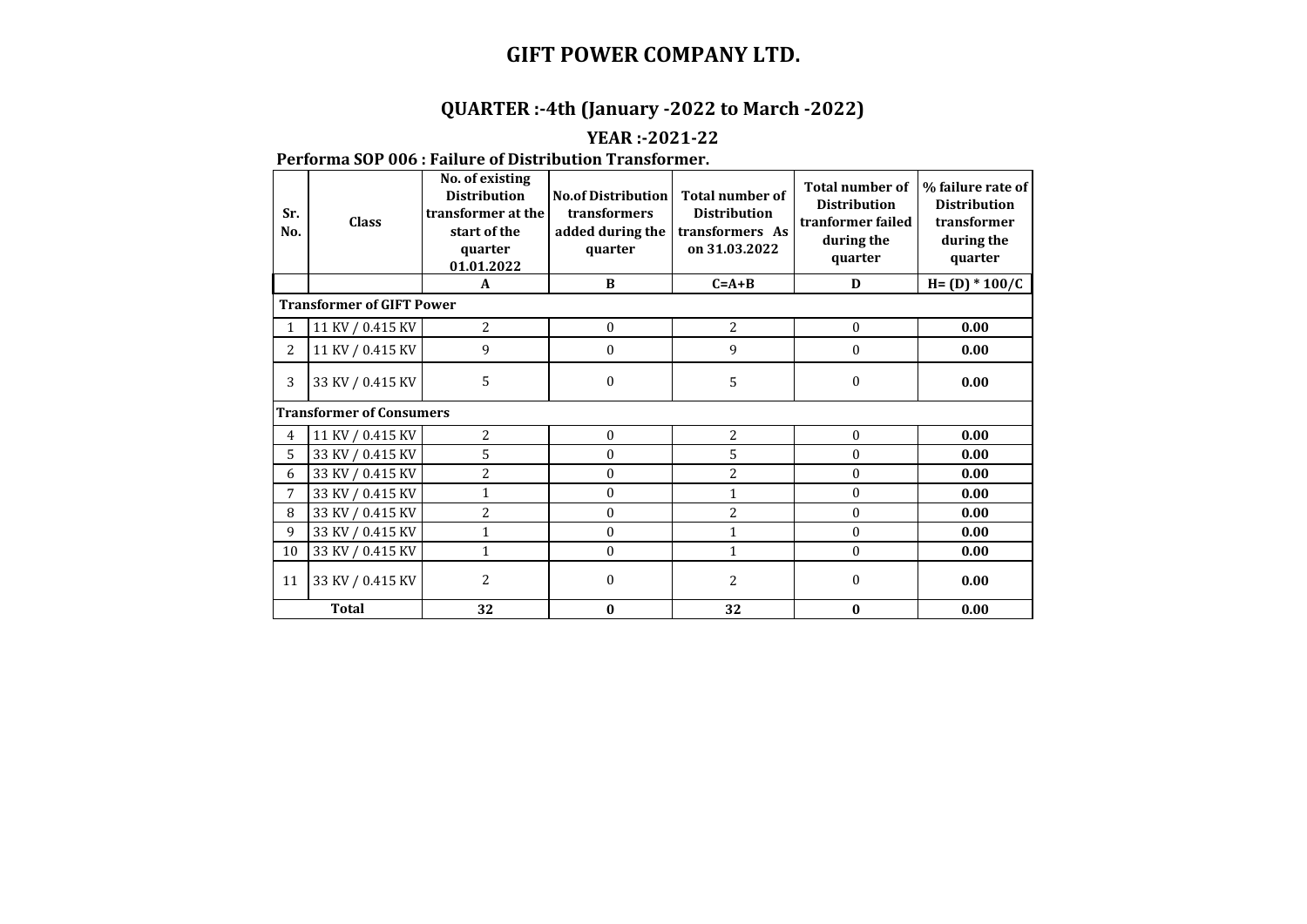### **QUARTER : 4th (January -2022 to March -2022) YEAR :-2021-22**

### **Performa - SOP 007 : Failure of Power Transformer**

| Sr.<br>No.                       | <b>Class</b>  | <b>No. of existing Power</b><br>transformer at the<br>start of the quarter<br>01.01.2022 | <b>No.of Power</b><br>transformers<br>added during the<br>quarter | <b>Total number of</b><br><b>Distribution</b><br>transformers<br>As on<br>31.03.2022 | <b>Total number of</b><br><b>Distribution</b><br>tranformer failed<br>during the quarter | % failure rate of<br><b>Distribution</b><br>transformer<br>during the<br>quarter |  |  |  |
|----------------------------------|---------------|------------------------------------------------------------------------------------------|-------------------------------------------------------------------|--------------------------------------------------------------------------------------|------------------------------------------------------------------------------------------|----------------------------------------------------------------------------------|--|--|--|
| <b>Transformer of GIFT Power</b> |               |                                                                                          |                                                                   |                                                                                      |                                                                                          |                                                                                  |  |  |  |
| $\mathbf{1}$                     | 66KV/33 KV    | 4                                                                                        |                                                                   |                                                                                      |                                                                                          | 0.00                                                                             |  |  |  |
| 2                                | 33 KV / 11 KV |                                                                                          |                                                                   |                                                                                      |                                                                                          | 0.00                                                                             |  |  |  |
| 3                                | 11 KV / 33 KV | 3                                                                                        |                                                                   |                                                                                      |                                                                                          | 0.00                                                                             |  |  |  |
|                                  |               |                                                                                          |                                                                   |                                                                                      |                                                                                          |                                                                                  |  |  |  |
|                                  | <b>Total</b>  | q                                                                                        |                                                                   |                                                                                      |                                                                                          | 0.00                                                                             |  |  |  |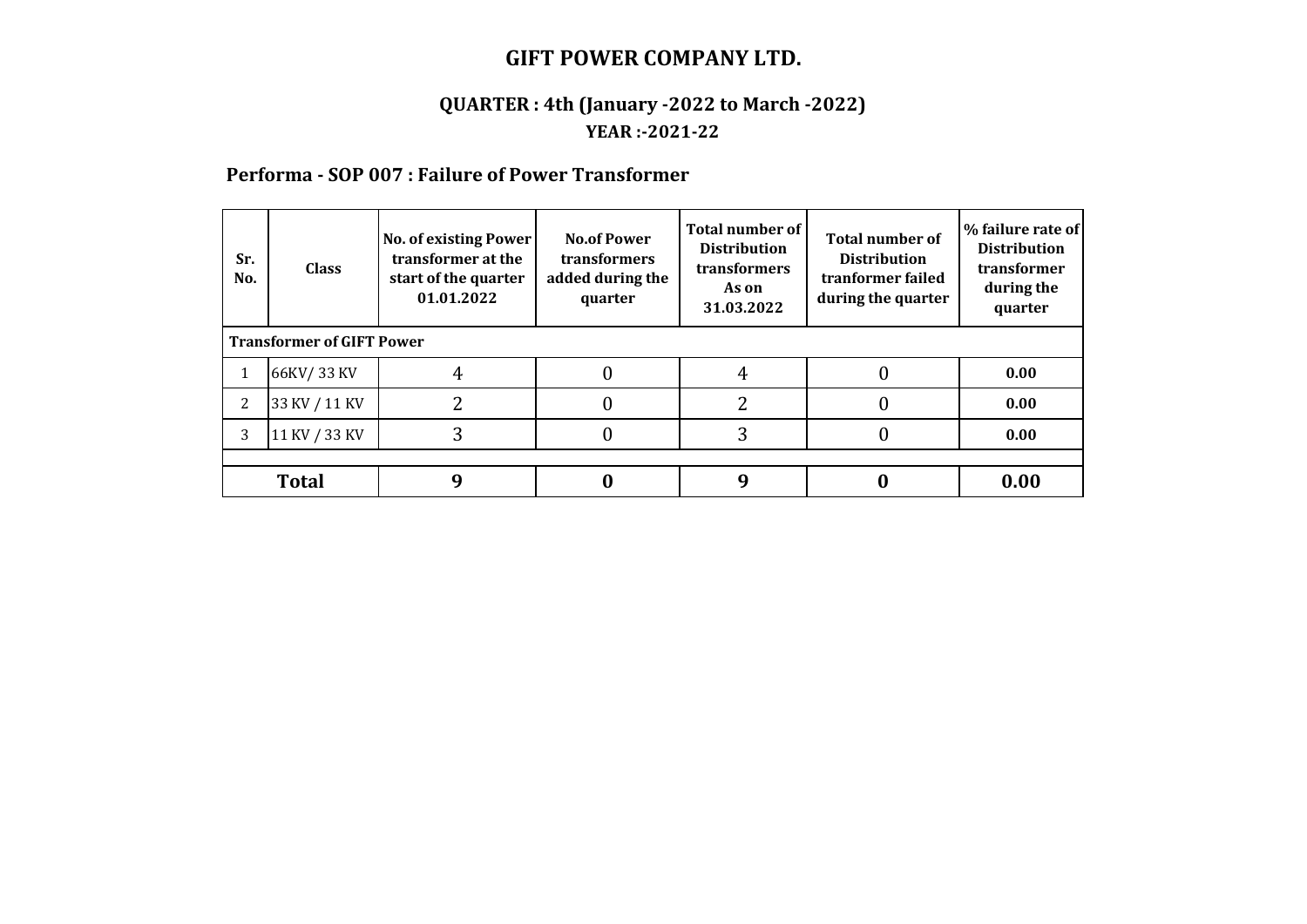### **QUARTER :-4th (January-2022 to March-2022) YEAR :-2021-22**

#### **SoP 011 - A : System Average Interrruption Frequency Index (SAIFI)**

| Sr.<br><b>No</b> | Month         | Ni - Number of<br><b>Customers for</b><br>each sustained<br>interruptions (in<br>numbers) | $N_T$ - Total No of<br>customers served<br>(in Numbers) | $CI = \sum Ni$ | SAIFI = $\Sigma$ Ni/Nt<br>(Monthly SAIFI) |
|------------------|---------------|-------------------------------------------------------------------------------------------|---------------------------------------------------------|----------------|-------------------------------------------|
|                  | 2             |                                                                                           | 4                                                       |                | $6 = 5/4$                                 |
|                  | Jan-22        |                                                                                           | 768                                                     |                | 0.000                                     |
| 2                | <b>Feb-22</b> |                                                                                           | 770                                                     |                | 0.000                                     |
| 3                | $Mar-22$      |                                                                                           | 781                                                     |                | 0.000                                     |

#### **SoP 011 - B : System Average Interrruption Duration Index (SAIDI)**

| Sr.<br>N <sub>o</sub> | Month    | $\mathbf{R}$ i =<br><b>Restoration Time</b><br>for each<br>sustained<br>interruption<br>event<br>(in hours) | Ni - Number of<br>interrupted<br><b>Customers for</b><br>each sustained<br>interruption<br>event<br>(in numbers) | $Ri*Ni$<br><b>Total customer</b><br>interrution<br><b>Duration</b> | $N_T$ - Total No of<br>customers<br>served<br>(in Numbers) | <b>Customer Intt.</b><br><b>Duration CMI =</b><br>$\Sigma Ri^*Ni$ | $SAIDI =$<br>$\Sigma Ri^*Ni/Nt$<br>(Monthly<br>SAIDI) |
|-----------------------|----------|-------------------------------------------------------------------------------------------------------------|------------------------------------------------------------------------------------------------------------------|--------------------------------------------------------------------|------------------------------------------------------------|-------------------------------------------------------------------|-------------------------------------------------------|
|                       |          |                                                                                                             | 4                                                                                                                | $5 = 3 * 4$                                                        | 6                                                          |                                                                   | $8 = 7/6$                                             |
| -1                    | $Jan-22$ | 00:00:00                                                                                                    | $\boldsymbol{0}$                                                                                                 | 00:00:00                                                           | 768                                                        | 00:00:00                                                          | #VALUE!                                               |
| 2                     | $Feb-22$ | 00:00:00                                                                                                    | $\boldsymbol{0}$                                                                                                 | 00:00:00                                                           | 770                                                        | 00:00:00                                                          | #VALUE!                                               |
| 3                     | $Mar-22$ | 00:00:00                                                                                                    | $\boldsymbol{0}$                                                                                                 | 00:00:00                                                           | 781                                                        | 00:00:00                                                          | #VALUE!                                               |

**SoP 011 - C : Momentary Average Interruption Frequency Index (MAIFI)** 

| Sr.<br>N <sub>o</sub> | Month          | $IM_i =$<br>Number of<br><b>Momentary</b><br>interruptions for<br>the month<br>(in numbers) | $N_{\text{mi}} =$<br>Total no of<br>customers for<br>each momentary<br>interruptions<br>(in numbers) | $Im_i = N_{mi}$<br>Number of<br>customer<br><b>Momentary</b><br>interruptions<br>(in numbers) | $N_t$ -<br>Total no of<br>customers<br>served<br>(in numbers) | <b>Customer Intt.</b><br>$\Sigma$ Imi*Nmi | $MAIFI = \Sigma Imi*N$<br>mi/Nt |
|-----------------------|----------------|---------------------------------------------------------------------------------------------|------------------------------------------------------------------------------------------------------|-----------------------------------------------------------------------------------------------|---------------------------------------------------------------|-------------------------------------------|---------------------------------|
|                       | $\overline{2}$ | 3                                                                                           | 4                                                                                                    | $5 = 3 * 4$                                                                                   | 6                                                             |                                           | $8 = 7/6$                       |
|                       | $Jan-22$       |                                                                                             | $\boldsymbol{0}$                                                                                     | 0                                                                                             | 768                                                           |                                           | 0.00                            |
| 2                     | $Feb-22$       |                                                                                             | 0                                                                                                    |                                                                                               | 770                                                           | 0                                         | 0.00                            |
| 3                     | $Mar-22$       |                                                                                             | 26                                                                                                   | 26                                                                                            | 781                                                           | 26                                        | 0.03                            |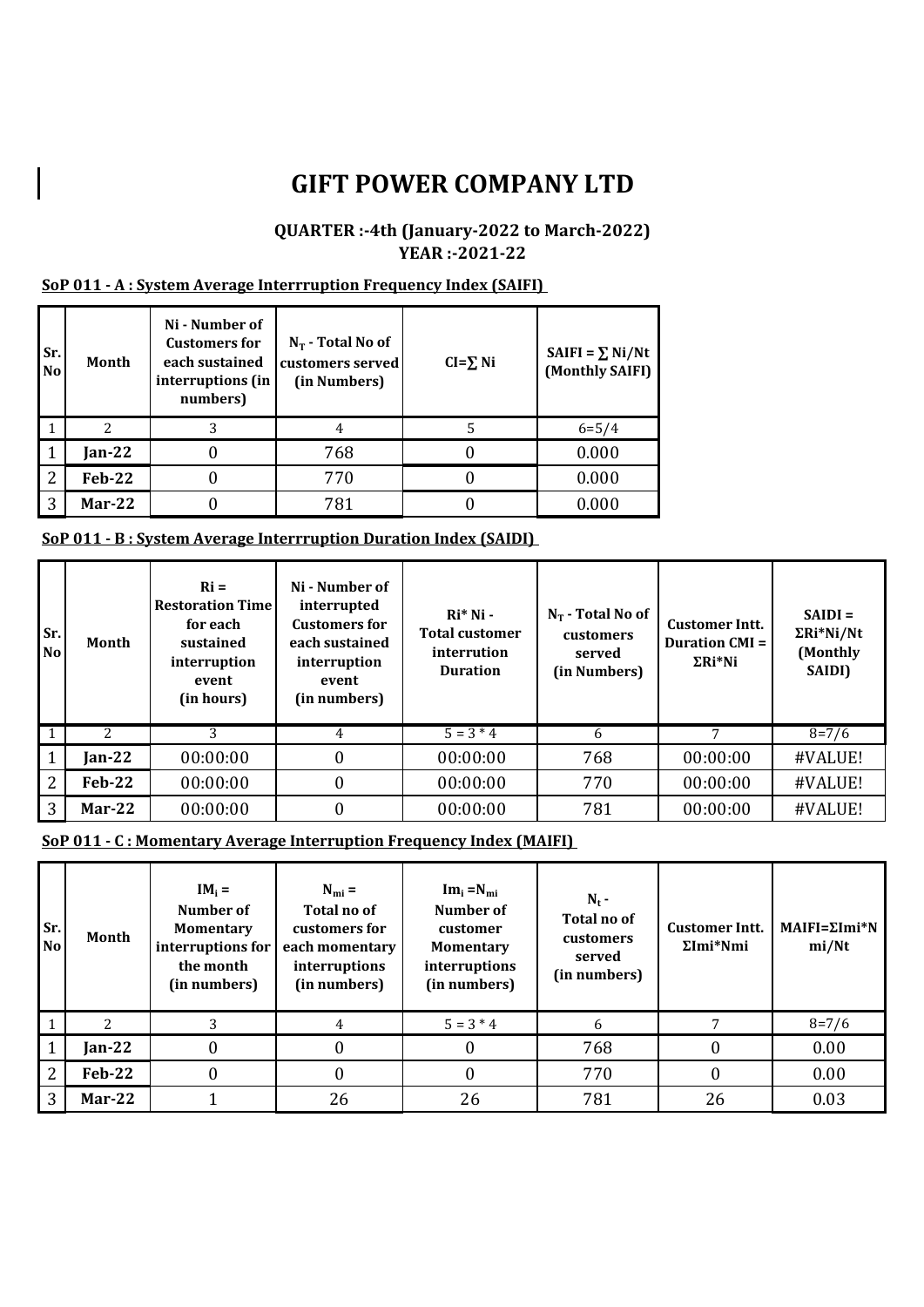|                  | HALF YEARLY (October 21 to March 22)                |                                 |       |
|------------------|-----------------------------------------------------|---------------------------------|-------|
|                  |                                                     |                                 |       |
|                  | SOP 012- CALCULATION OF SYSTEM LOSSES AT EHT / 33KV |                                 |       |
| Losses in 33KV   |                                                     |                                 |       |
| system and       |                                                     |                                 |       |
| connected        |                                                     |                                 |       |
| <b>Equipment</b> |                                                     |                                 |       |
|                  |                                                     |                                 |       |
|                  | <b>Energy Delivered into</b>                        |                                 |       |
|                  | EHT/33KVand LT Distribution                         |                                 |       |
|                  | System from EHT/11KV SSs (                          |                                 |       |
| ı.               | MUs)                                                | Α                               | 13.38 |
|                  |                                                     |                                 |       |
|                  | Energy Sold billed. EHT Direct                      |                                 |       |
| ii.              | sales (MUs)                                         | в                               | 8.25  |
|                  | Energy Sold (Billed) in the                         |                                 |       |
| iii.             | 33/11KV                                             | С                               | 4.70  |
| iv.              | Total sales (Mus)                                   | $(B+C)$                         | 12.95 |
| ۷.               | Losses(MUs)                                         | ${(A)-(B+C)}$                   | 0.42  |
| vi.              | % Losses                                            | $\{(A)-(B+C)\}\times 100$ / (A) | 3.17% |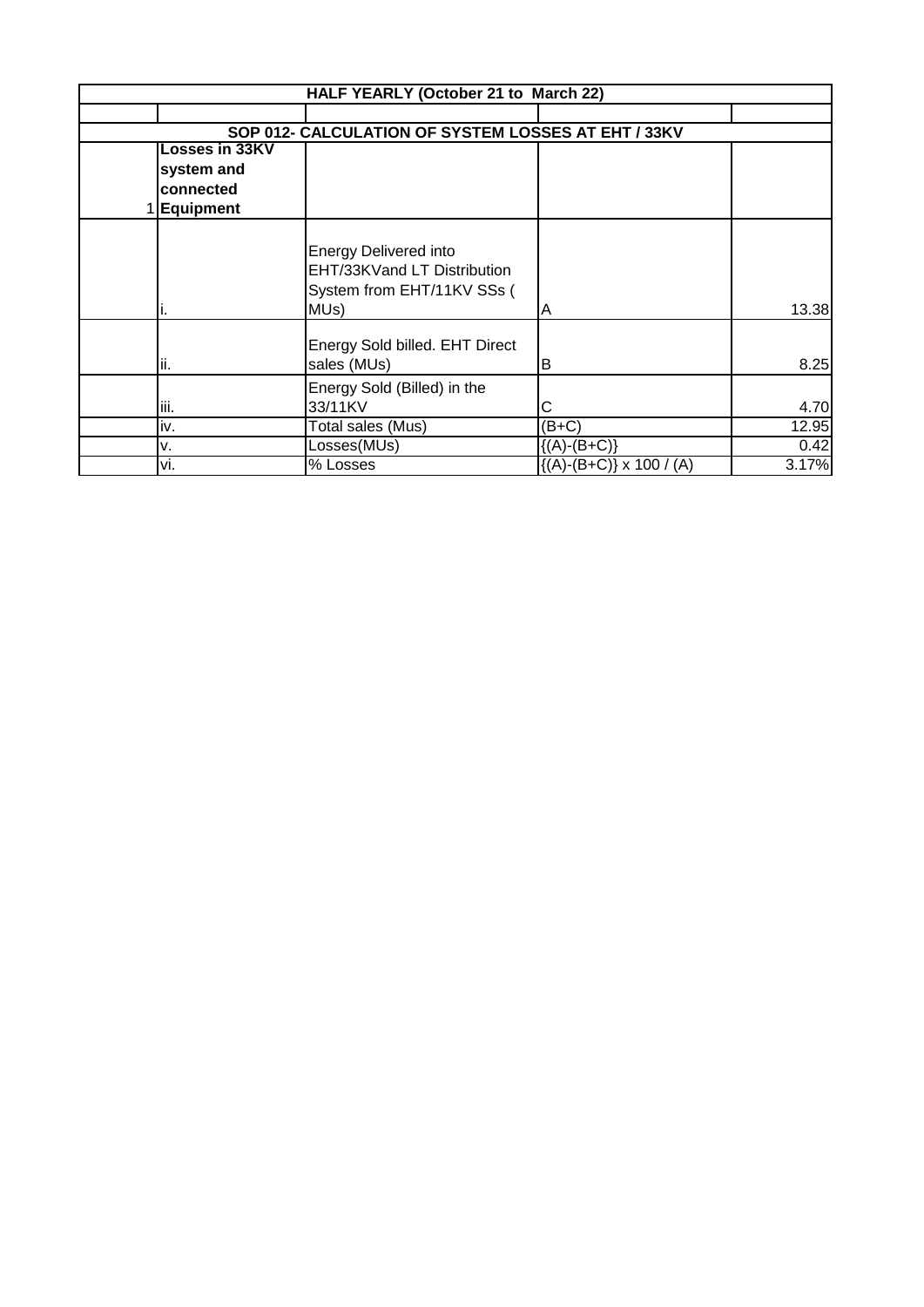## **GIFT POWER COMPANY LIMITED**

| <b>Consumer</b><br>Category | No. of faulty<br>meters at the<br>start of the<br>quarter / year | No. of faulty<br>meters added<br>during the<br>quarter / year | Total no. of<br>defective /<br>faulty<br><b>Meter</b> | No. of faulty<br><b>Meters</b><br>repaired and<br>replaced | No of faulty<br>meters pending at<br>the end of the<br>quarter |
|-----------------------------|------------------------------------------------------------------|---------------------------------------------------------------|-------------------------------------------------------|------------------------------------------------------------|----------------------------------------------------------------|
|                             |                                                                  | 2                                                             | $(3)=(2)+(1)$                                         |                                                            | $(5)=(3)-(4)$                                                  |
| Single Phase                |                                                                  |                                                               |                                                       |                                                            |                                                                |
| Three Phase                 |                                                                  |                                                               |                                                       |                                                            |                                                                |
| <b>HT</b>                   |                                                                  |                                                               |                                                       |                                                            |                                                                |

### **Performa SoP 013: Meter faults**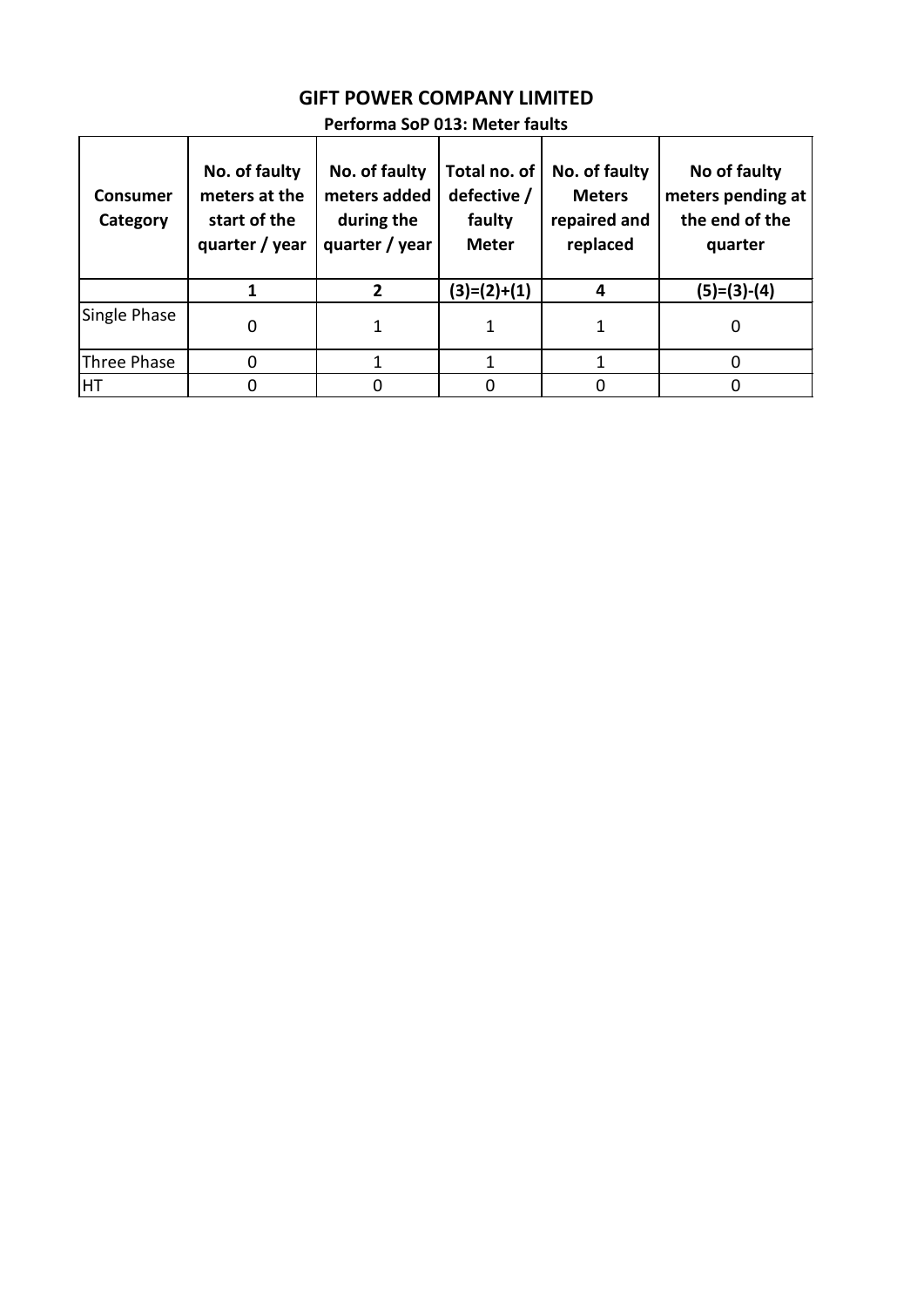#### **GIFT POWER COMPANY LIMITED Annual Report: (April-21 to March-22) GIFT POWER COMPANY LTD. Performa SoP 014**

 $\begin{array}{c} \hline \end{array}$ 

| <b>Quarter</b> | <b>Months</b> | Units input  | <b>Units Billed</b><br>(MUs) | <b>Billing</b><br>Efficiency | Revenue<br><b>Billed</b> (Rs.<br>Lacs) | <b>Revenue Collected</b><br>(Rs. Lacs) | Collection<br><b>Efficiency</b> % | <b>Business</b><br><b>Efficiency</b> | <b>ATC Loss%</b> | <b>Remarks</b>                                                                                       |
|----------------|---------------|--------------|------------------------------|------------------------------|----------------------------------------|----------------------------------------|-----------------------------------|--------------------------------------|------------------|------------------------------------------------------------------------------------------------------|
|                |               | (MUs)        |                              |                              |                                        |                                        |                                   |                                      |                  |                                                                                                      |
|                |               | $\mathbf{A}$ | $\mathbf{B}$                 | $C =$<br>$(B/A)^*100$        | D                                      | E                                      | $F = (E/D)^*100$                  | $G = (C*F)/100$                      | $H = 100 - G$    |                                                                                                      |
|                | $Apr-21$      | 2.04         | 1.99                         | 97.56                        | 147.65                                 | 138.16                                 | 93.57                             | 91.29                                | 8.71             |                                                                                                      |
|                | $May-21$      | 4.17         | 4.07                         | 97.62                        | 300.52                                 | 279.21                                 | 92.91                             | 90.70                                | 9.30             |                                                                                                      |
|                | $Jun-21$      | 6.47         | 6.31                         | 97.46                        | 464.59                                 | 426.71                                 | 91.85                             | 89.52                                | 10.48            |                                                                                                      |
|                |               |              |                              |                              |                                        |                                        |                                   |                                      |                  |                                                                                                      |
| $_{\rm II}$    | $Jul-21$      | 9.02         | 8.77                         | 97.30                        | 644.15                                 | 590.49                                 | 91.67                             | 89.20                                | 10.80            |                                                                                                      |
|                | Aug- $21$     | 11.43        | 11.11                        | 97.13                        | 814.12                                 | 744.06                                 | 91.39                             | 88.77                                | 11.23            |                                                                                                      |
|                | $Sep-21$      | 13.89        | 13.49                        | 97.10                        | 986.72                                 | 902.89                                 | 91.50                             | 88.85                                | 11.15            |                                                                                                      |
|                |               |              |                              |                              |                                        |                                        |                                   |                                      |                  |                                                                                                      |
| III            | $Oct-21$      | 16.44        | 15.98                        | 97.22                        | 1168.23                                | 1060.74                                | 90.80                             | 88.28                                | 11.72            |                                                                                                      |
|                | $Nov-21$      | 18.59        | 18.07                        | 97.18                        | 1324.23                                | 1192.49                                | 90.05                             | 87.51                                | 12.49            |                                                                                                      |
|                | $Dec-21$      | 20.71        | 20.09                        | 97.00                        | 1477.06                                | 1322.57                                | 89.54                             | 86.86                                | 13.14            |                                                                                                      |
|                |               |              |                              |                              |                                        |                                        |                                   |                                      |                  |                                                                                                      |
| IV             | $Jan-22$      | 22.65        | 21.96                        | 96.95                        | 1622.34                                | 1450.35                                | 89.40                             | 86.67                                | 13.33            |                                                                                                      |
|                | Feb-22        | 24.61        | 23.86                        | 96.97                        | 1769.74                                | 1583.81                                | 89.49                             | 86.78                                | 13.22            |                                                                                                      |
|                | $Mar-22$      | 27.27        | 26.44                        | 96.97                        | 1964.05                                | <b>DATA NOT</b><br><b>AVAILABLE</b>    | #VALUE!                           | #VALUE!                              | #VALUE!          | The collections are in progress for<br>the March month bills and shall be<br>updated once completed. |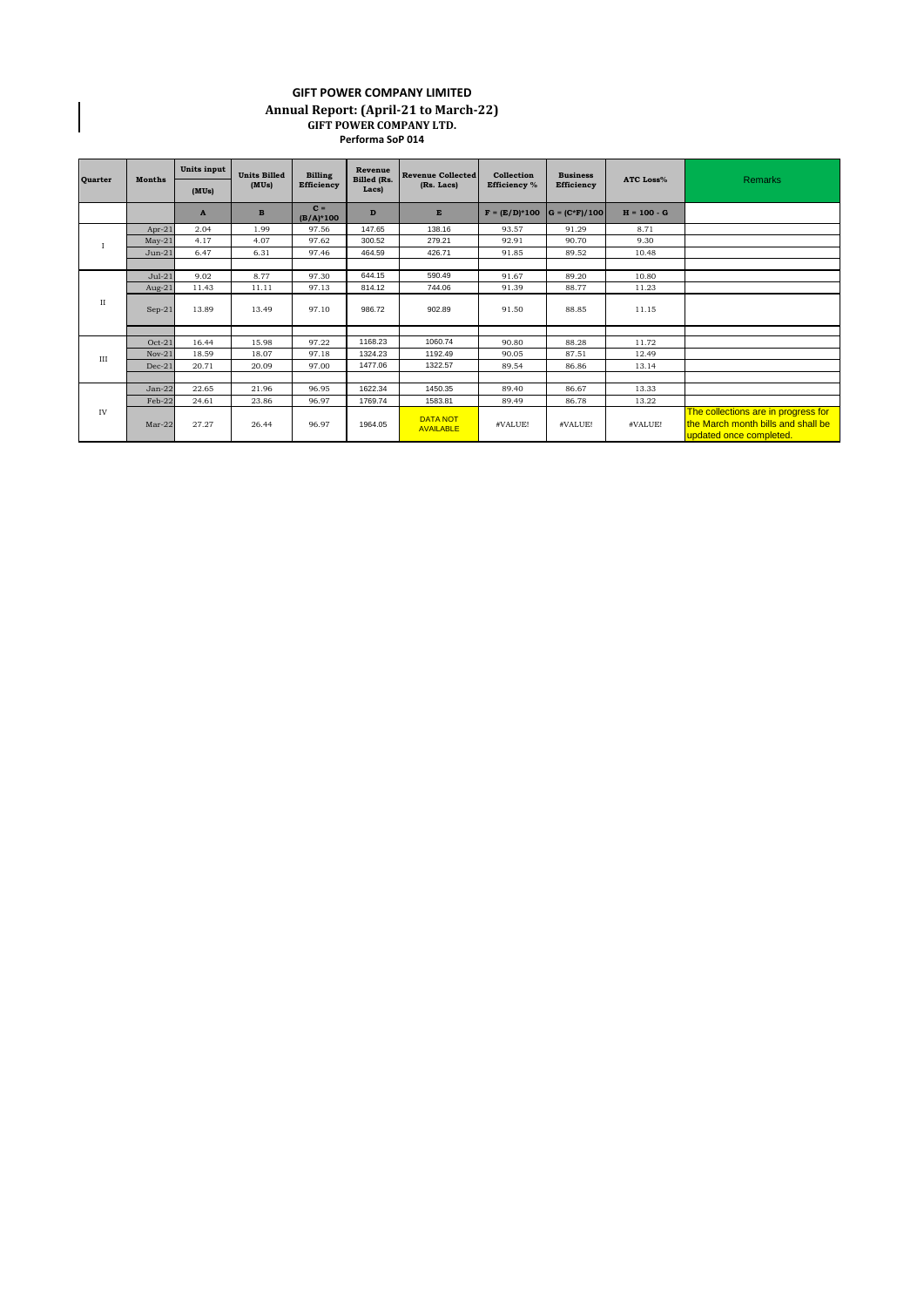| Performa SoP 015: Release of New Connection status 2021-22 |  |  |
|------------------------------------------------------------|--|--|

| GIFT City,<br>Gandhinagar | Consumer<br>category    | Total no. of<br>consumers<br>connected at the<br>beginning of<br>2021-22 | Pending at the<br>Beginning of<br>the of the 2021<br>22 | <b>New Applications</b><br>received during the<br>2021-22 | No. of<br>connections<br>released<br>during the<br>2021-22 | No. of<br>applications<br>pending at the<br>end of half-year<br>2021-22 | Total no. of<br>consumers<br>connected at<br>the end of<br>half-year<br>2021-22 |
|---------------------------|-------------------------|--------------------------------------------------------------------------|---------------------------------------------------------|-----------------------------------------------------------|------------------------------------------------------------|-------------------------------------------------------------------------|---------------------------------------------------------------------------------|
|                           | <b>Domestic</b>         | 305                                                                      | 0                                                       | 0                                                         | $\Omega$                                                   | 0                                                                       | 305                                                                             |
|                           | Commercial              | 393                                                                      | 4                                                       | 45                                                        | 49                                                         | $\Omega$                                                                | 419                                                                             |
|                           | <b>Industrial LT</b>    | $\overline{7}$                                                           | 0                                                       | 0                                                         | $\mathbf 0$                                                | 0                                                                       | $\overline{7}$                                                                  |
| 1st Half                  | Agriculture<br>(Total)  | $\mathbf 0$                                                              | $\Omega$                                                | 0                                                         | $\mathbf 0$                                                | 0                                                                       | $\Omega$                                                                        |
|                           | <b>Industrial</b><br>HT | 22                                                                       | 0                                                       | $\mathbf 1$                                               | $\mathbf 0$                                                | $\mathbf{1}$                                                            | 21                                                                              |
|                           | Total                   | 727                                                                      | 4                                                       | 46                                                        | 49                                                         | $\mathbf{1}$                                                            | 752                                                                             |
|                           | <b>Domestic</b>         | 305                                                                      | 0                                                       | 0                                                         | $\Omega$                                                   | $\Omega$                                                                | 305                                                                             |
|                           | Commercial              | 419                                                                      | 0                                                       | 59                                                        | 56                                                         | 3                                                                       | 445                                                                             |
|                           | <b>Industrial LT</b>    | $\overline{7}$                                                           | 0                                                       | $\mathbf{1}$                                              | 1                                                          | 0                                                                       | $\overline{7}$                                                                  |
| 2nd Half                  | Agriculture<br>(Total)  | 0                                                                        | 0                                                       | 0                                                         | 0                                                          | 0                                                                       | $\Omega$                                                                        |
|                           | <b>Industrial</b><br>HT | 21                                                                       | 1                                                       | 3                                                         | 3                                                          | 0                                                                       | 24                                                                              |
|                           | <b>Total</b>            | 752                                                                      | 1                                                       | 63                                                        | 60                                                         | 3                                                                       | 781                                                                             |
|                           | <b>Domestic</b>         | 305                                                                      | 0                                                       | $\Omega$                                                  | $\Omega$                                                   | $\Omega$                                                                | 305                                                                             |
|                           | Commercial              | 393                                                                      | 4                                                       | 104                                                       | 105                                                        | 3                                                                       | 445                                                                             |
|                           | <b>Industrial LT</b>    | $\overline{7}$                                                           | 0                                                       | $\mathbf{1}$                                              | $\mathbf{1}$                                               | 0                                                                       | $\overline{7}$                                                                  |
| Annual                    | Agriculture<br>(Total)  | 0                                                                        | 0                                                       | 0                                                         | $\mathbf 0$                                                | 0                                                                       | $\mathbf 0$                                                                     |
|                           | Industrial<br>HT        | 22                                                                       | 0                                                       | 4                                                         | $\Omega$                                                   | 0                                                                       | 24                                                                              |
|                           | <b>Total</b>            | 727                                                                      | 4                                                       | 109                                                       | 106                                                        | 3                                                                       | 781                                                                             |